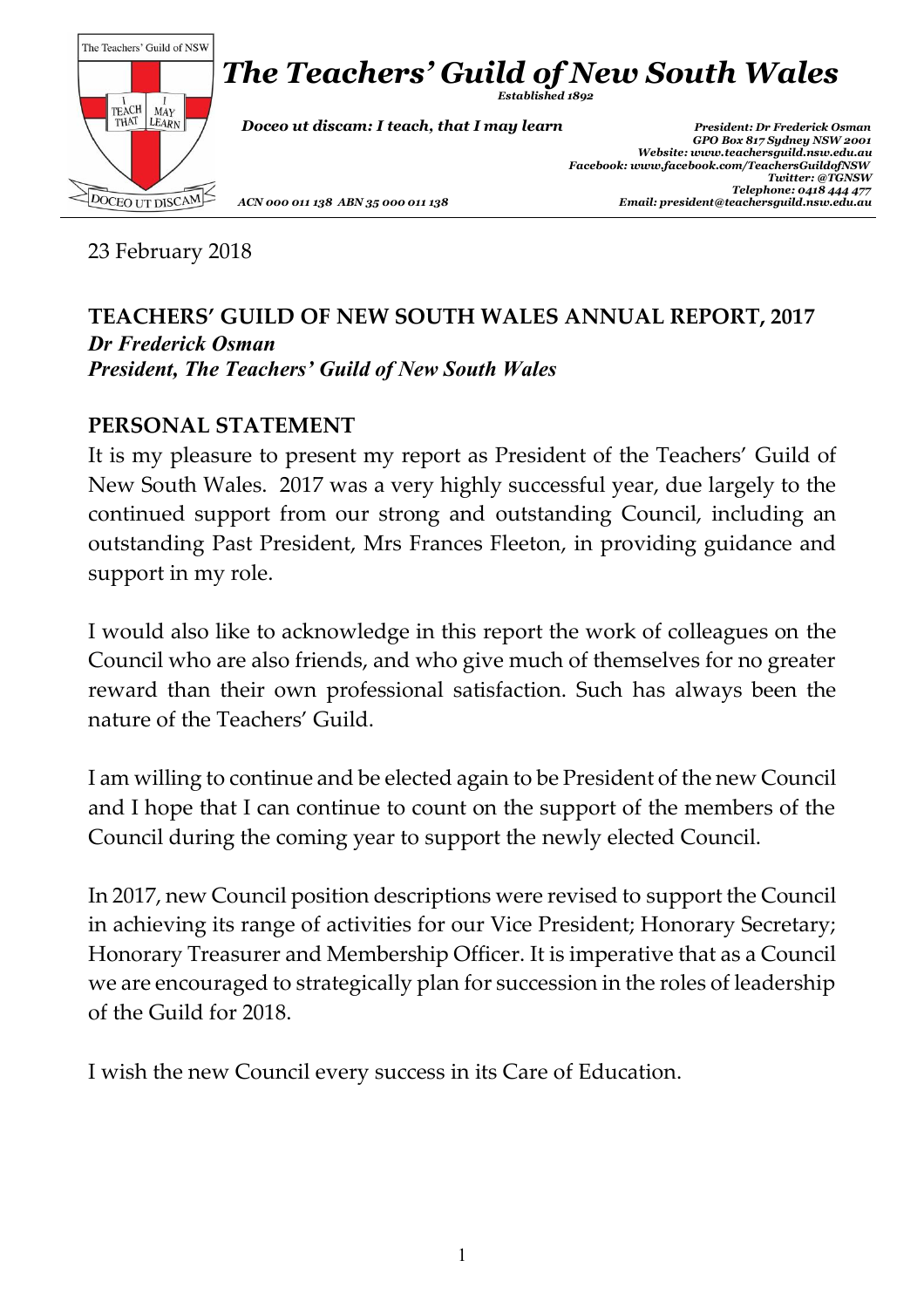

#### **ANNUAL REPORT**

The Teachers' Guild of NSW in 2017 celebrated a long, impressive and honourable history of service, support and training for the vocation of teaching; always maintaining its foundation aim "to promote in all possible ways, the care of education," strengthening collegiality and standing detached from industrial issues.

The Guild celebrated its 125th year by branding its logo to mark the wonderful achievement on all its marketing initiatives which included the development of its 125th Anniversary year pins for members. Today, The Guild continues to promote a long-established theme of deep interest in the professional development and encouragement of colleague educators, providing opportunities for members of the profession to network, refine skills, and receive recognition.

### **COUNCIL**

The Guild is led by its Council. In 2017, the Council comprised:

- 1. Mrs Holly Caddy Trinity Grammar School 2. Ms Noelene Callaghan Glenwood High School (Secretary)
- 3. Mrs Frances Fleeton Retired (Past President)
- 4. Mr Peter Green Retired
- 5. Mr Tom Mae Trinity Grammar School
- 6. Mrs Erin Munn Trinity Grammar School (Treasurer)
- 7. Dr Frederick Osman Trinity Grammar School (President)
- 8. Mrs Sophie Poisel Emanuel School (Vice-President)
- 9. Ms Katharyn Reid St Catherine's School (Membership Officer)
- 10. Ms Hayley Tuft Macarthur Anglican School (Editor of the Proceedings)
- 

11. Mr Alex Wharton Northern Beaches Christian School

# **FINANCIAL ACCOUNTS**

Our Treasurer, Mrs Erin Munn, has undertaken the management of the Guild's accounts in 2017. The accounts have continued to show assets that we can draw upon to enable the Guild to deliver our various programs. Our Accountant has managed the accounts well this past year. This year, the Guild explored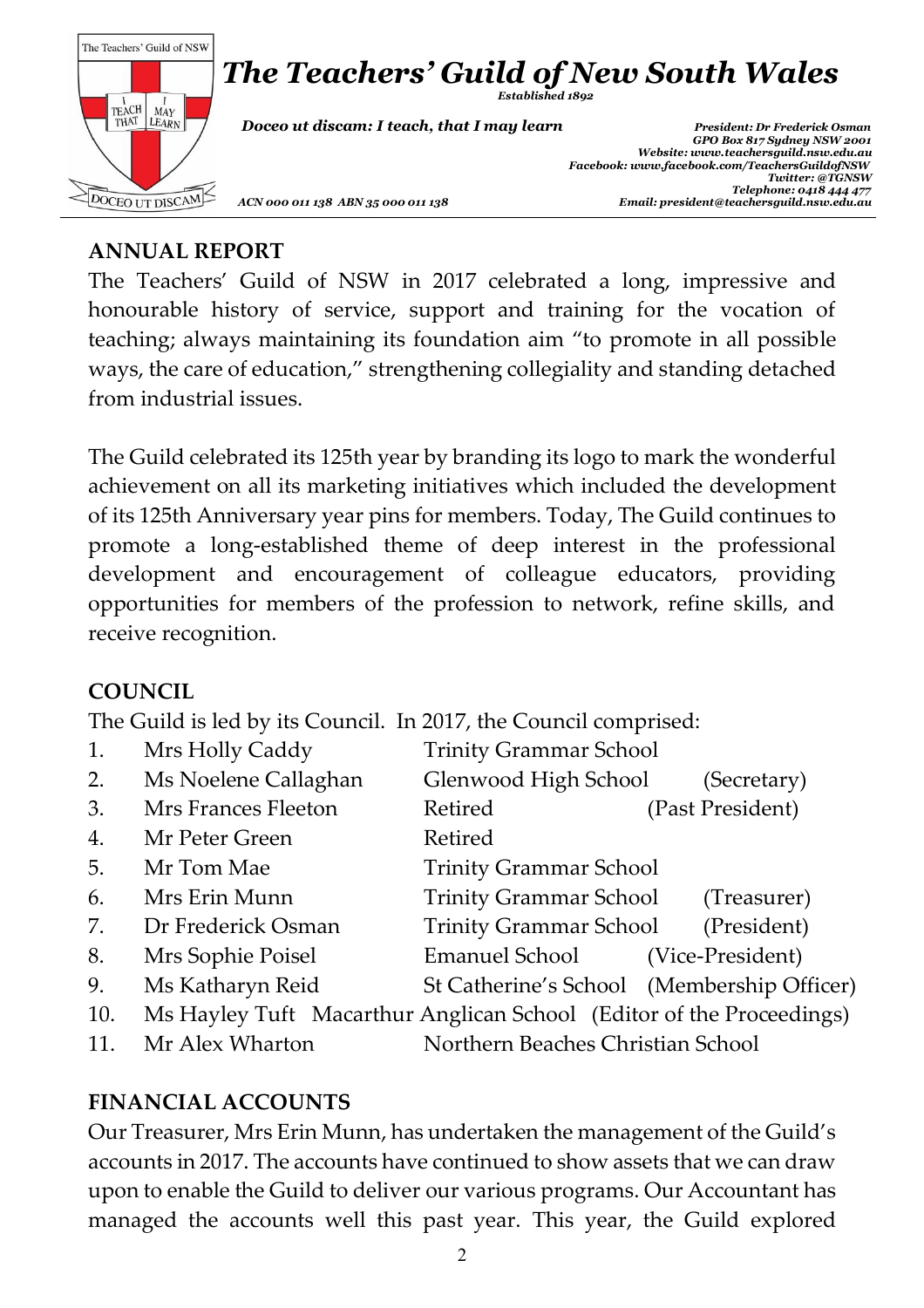

opportunities with the St George bank to purchase an EFTPOS facility to help with providing a better financial service for our membership and other services for the Teachers' Guild of New South Wales.

## **MEMBERSHIP**

Our membership has steadily increased this year due to the continued success of Council in resolving to explore ways to expand our membership base by offering Honorary Fellowships and Corporate and Student membership levels in addition to regular membership. It would appear that these changes have had an impact on the overall membership numbers.

Early in 2017, I invited Katharyn Reid to take on an important new role for the Guild as our membership officer. Ms Reid has continued to work tirelessly to steadily review and coordinate our renewals and membership database throughout the year, seeking advice from other Councillors.

Following on from previous years, I wrote to each of last year's Award winners inviting them to join Council, with a positive response from Ms Katharyn Reid, and Ms Hayley Tuft. We value the continued support of our members and their ability to inform others about the Guild's offerings each year and as a result this has seen a steady increase in our membership.

The membership fee for all levels of membership remains the same for 2018, but with additional venue hiring costs, this may need to be reviewed for 2019.

For our functions, incentives were offered for early-bird registrations and group registration in an effort to entice more corporate groups to attend. The Guild continued to communicate more by email to our members to reduce costs and facilitate more effective communication, especially with our younger members. This proved effective and beneficial in bringing the Guild's offerings to more individuals in the educational community.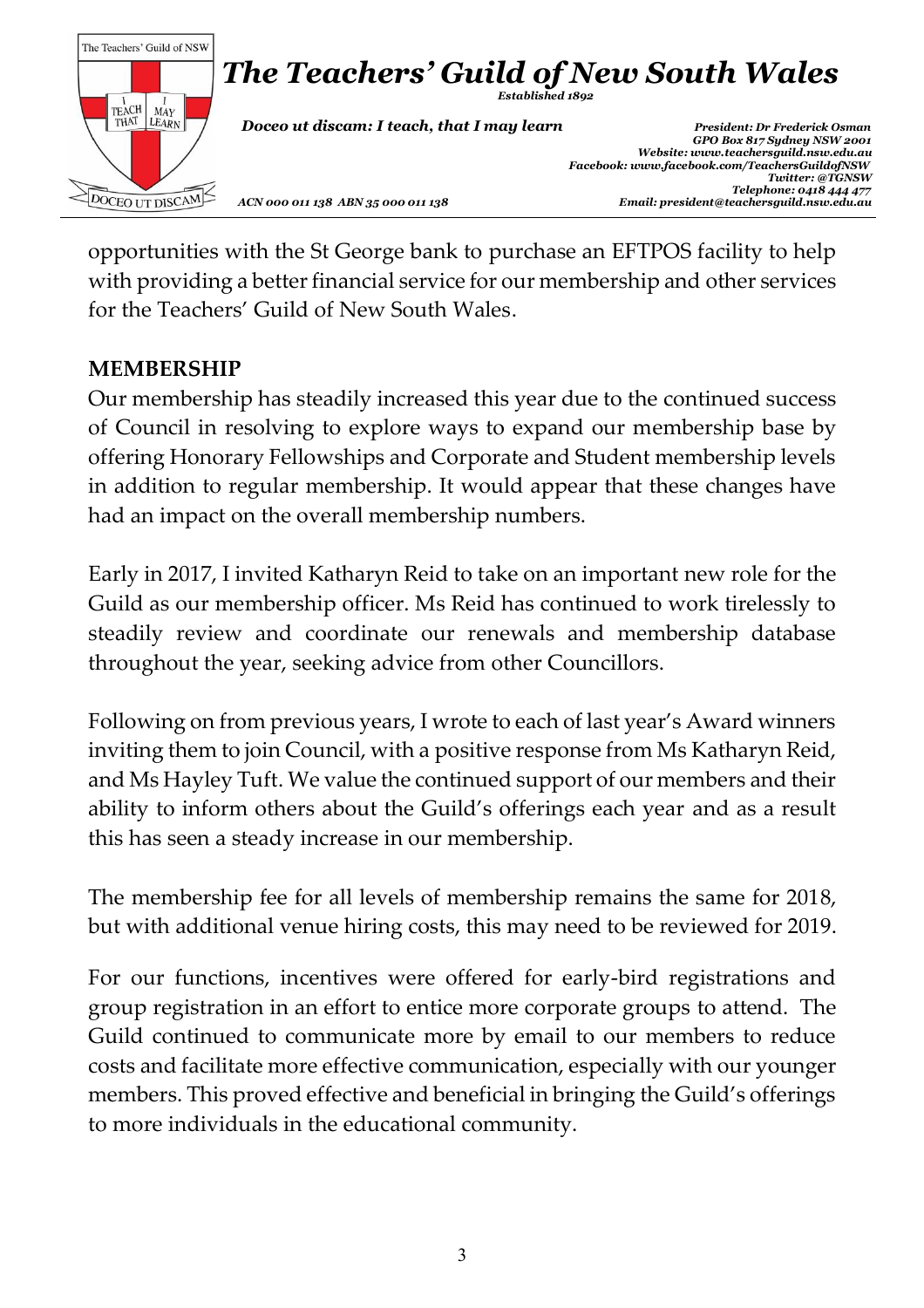

# **LIFE MEMBERS LUNCHEON**

On Thursday 20<sup>th</sup> of April, we extended an invitation to our Life Members to come together for a celebratory luncheon at the Sheraton on the Park. This was a wonderful occasion in celebrating our  $125<sup>th</sup>$  year with Stuart Braga, Alan Harper, Irene Holt, Frances Fleeton, Rick Stevens and Denise Thomas all attended the Life Members Luncheon.

## **PROGRAMME FOR THE YEAR**

The challenge each year for the Council is to plan a varied programme that provides professionals in Independent schools with a choice of events that reflect current educational issues. Each year the Guild evaluates what changes should be made to our current programmes to further meet the needs of our audience.

In 2017, the Guild proudly celebrated its 125th year and continued to make a significant contribution to the professional development of teachers within the education sector.

The Teachers' Guild of NSW and Gifted Families Support Group Inc., joined in partnership with the vision to *provide a unique platform for all educators to network as they engage in best practice application for gifted learners within their chosen field*. A Conference Organising Committee was convened and comprised Dr Fred Osman, Melinda Gindy, Paula O'Hara, Vic Branson, Katrina Calverley and Sophie Poisel.

The Gifted Awareness Forum for Educators (GAFE) was then established and incorporated the National Gifted Awareness Week 2017 theme *Diversity: Recognise, Realise, Respond*. The program was designed to emphasise both networking (within both focus areas and stages) and practical application, delivered on a professional platform. The Forum was held in the beautiful grounds of Newington College in Stanmore, Sydney, New South Wales and catering was supplied by The Grounds of Alexandria.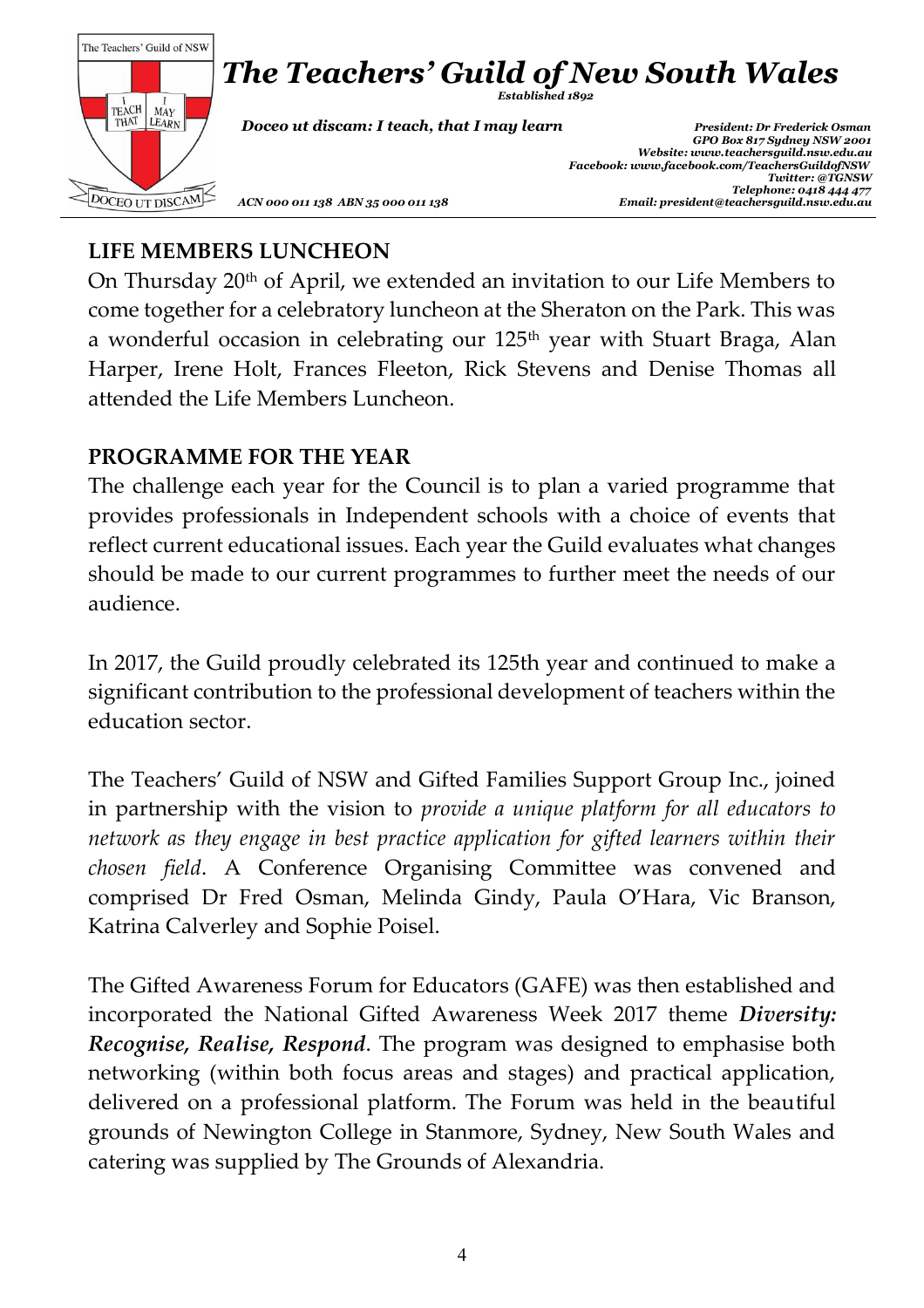

The organising committee was thrilled to receive extensive support for GAFE throughout multiple school sectors and regions across New South Wales. The GAFE program was thoroughly embraced by the 100+ attendees and received some very positive feedback. International Keynote speaker, Professor Susan Assouline opened our forum with her presentation: 'Respecting Diversity and Ensuring Excellence.

The Guild would like to thank the sponsors ANSTO, Teachers Mutual Bank, Hawker Brownlow Education, the Science Teacher's Association of NSW and Top Education Institute. Their generous support contributed greatly to the success of the forum. Due to the overwhelming support and positive feedback on GAFE, the Teachers' Guild of NSW and GFSG Inc. have mutually decided that GAFE will now be scheduled as a biennial event, to coincide with National Gifted Awareness Week Australia. I would like to extend my sincere thanks to the Organising Committee and respective association committees for their hard work, dedication and commitment to the success of the Gifted Awareness Forum for Educators.

In March at Trinity, the Guild was honoured to have as our guest speaker Mr Rob Randall, CEO of the Australian Curriculum, Assessment and Reporting Authority (ACARA). He opened his address with an acknowledgement of the important work that teachers do. Guild members also knew that they were in for a most appropriate and engaging presentation for a professional learning seminar titled 'Where are we at with the Australian curriculum?'. Mr Randall answered many questions the answers to which all were curious to know!

On Thursday 11th May, 2017, the Teachers' Guild of NSW was pleased to invite Denise Archie, co-founder and owner of Coaching College, to join us for an evening of professional discussion and goal-setting as we considered the difference between and the inclusion of mentoring and coaching in the education sector. Denise, who herself is a passionate educator from the classroom to the boardroom, used the OPTIONS™ model to show just how easy it can be to establish a mentoring program grounded in evidence-based Neuro-Linguistic Programming. Her approach to mentoring and coaching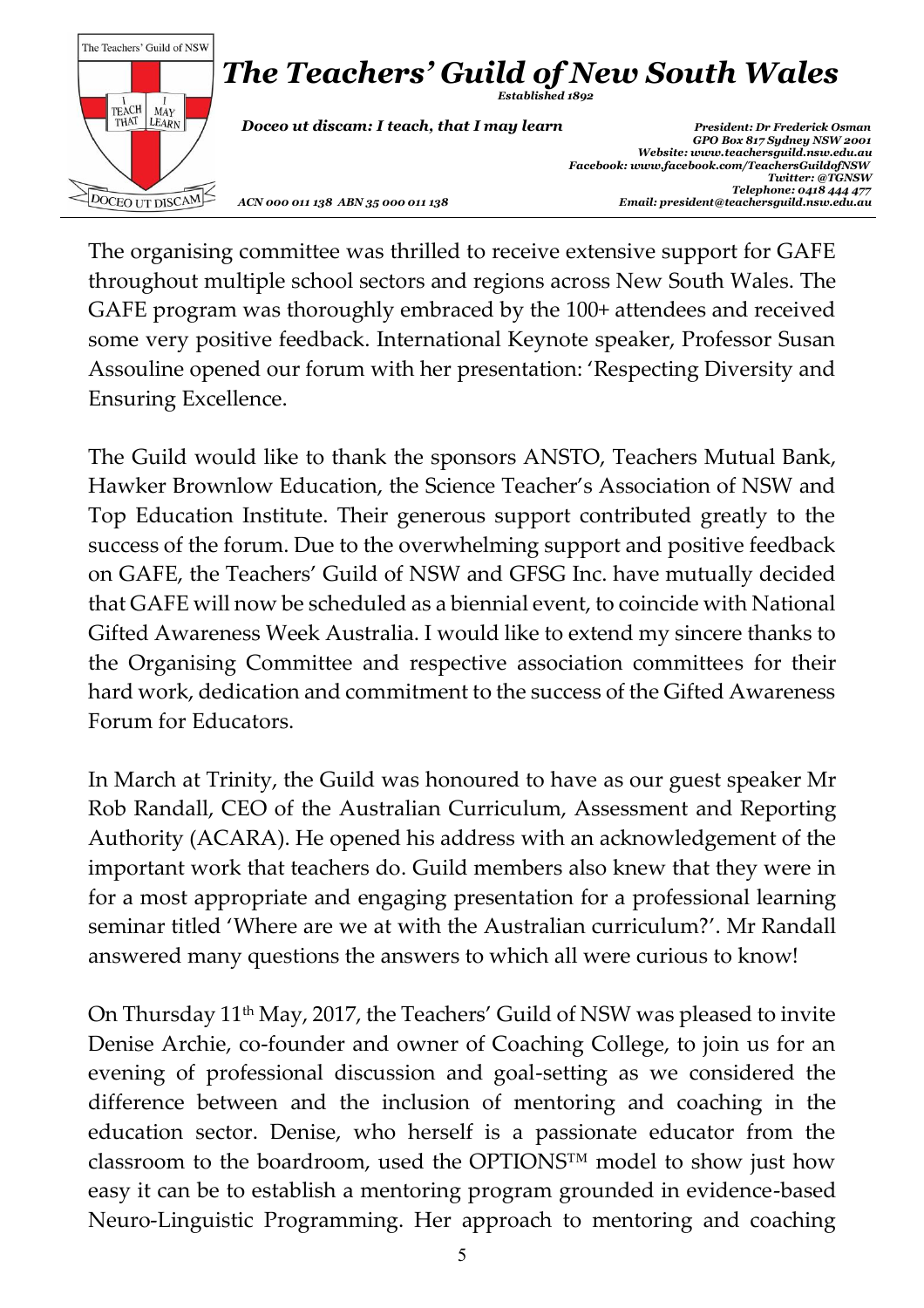

aims to see the value in, and build rapport between, mentors and mentorees in order to achieve personal outcomes and professional growth. The Teachers' Guild of NSW would like to thank Denise for sharing her passion, knowledge and enthusiasm with all who attended.

The Guild Educators' Network (GEN) provides a place for student and early career teachers to network, develop ideas and share experiences. On June 15th 2017 we held an event focusing on Creative Learning Spaces. The springboard discussion was 'To laminate or not to laminate? That is the question!' Is having a 'Pinterest-worthy' room the goal? Should we have colours only finished work on display or messy, interactive walls?' Guests were invited to bring along pictures from their practicum placements, examples from their classrooms and ideas about what makes an effective learning environment. Council members shared how they had created innovative learning environments and what they placed value on when designing and developing their space. This event was a fantastic opportunity for experienced teachers, early career teachers and university students to come together to discuss the research, share work samples and unpack ideas surrounding this topic. I would like to thank Holly Caddy and Katharyn Reid for bring the event together and showcasing examples of what the classrooms of the future will look like.

On Monday 26th June, 2017, more than 170 delegates attended the first-ever Vocational Education and Training (VET) in Schools forum organised by MWLP Linking Youth, Teachers' Guild of NSW and the Australian College of Educators Hills Parramatta. School principals, VET coordinators, teachers, students, work placement providers, training organisations, business and industry representatives were among the delegates at the forum. An aim of the forum was to highlight that in the face of declining apprenticeship uptakes occurring at the same time as the health, ageing, disability and construction sectors were growing rapidly, VET was more important than ever. The Federal Assistant Minister for Vocational Education and Skills, Karen Andrews, one of the guest speakers, agreed. 'University is not for everyone and forums like this help raise the status of vocational education and training as a valued pathway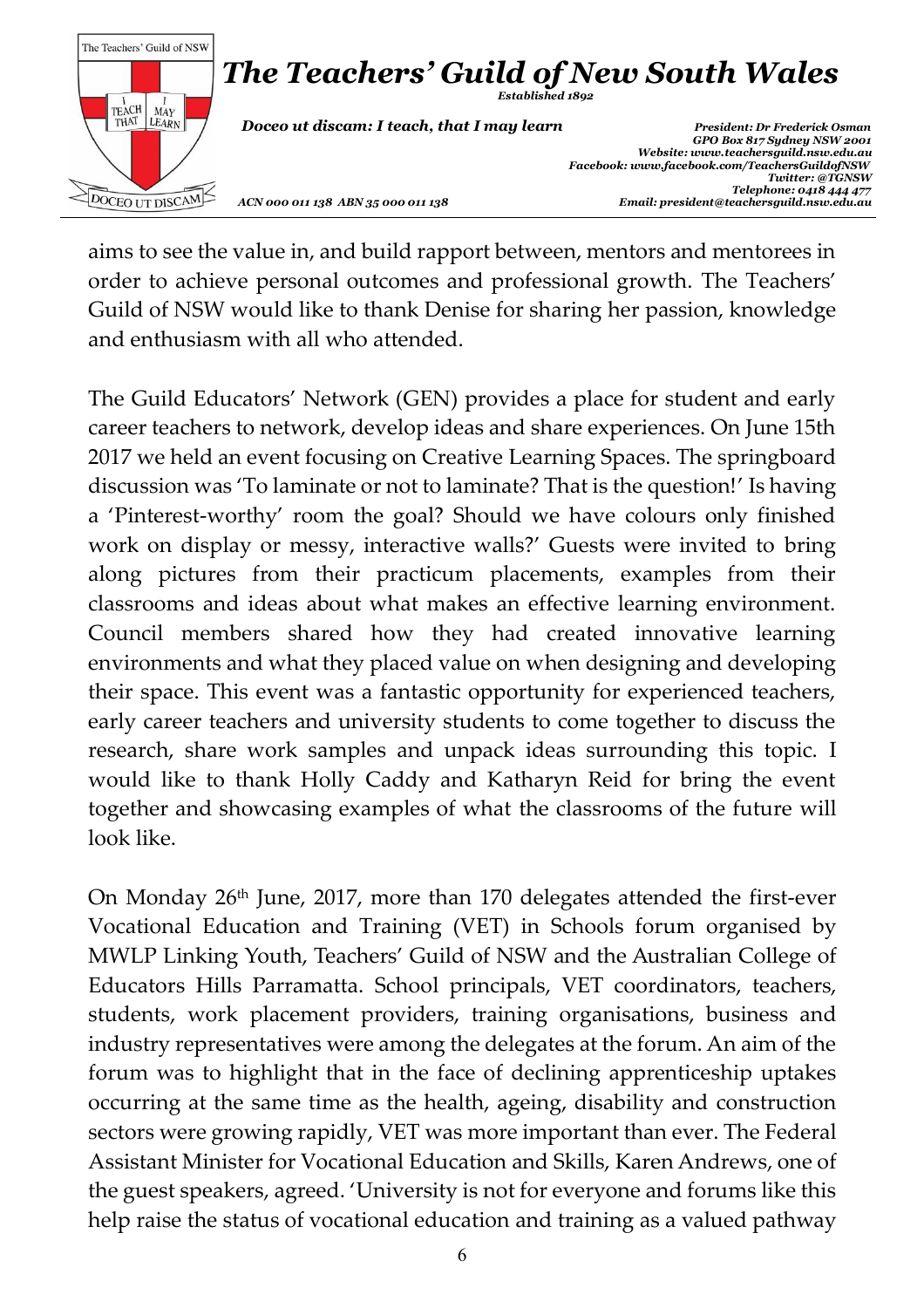

for school students,' Ms Andrews told the forum. 'This is a terrific initiative that will help ensure students are aware of the full range of options available to them when it comes to choosing a job and career. I congratulate the organisers on today's forum, which I hope will become a regular event on the school calendar and spread to other parts of the country.'

Feedback from attendees on the day was very positive with an overwhelming desire for another VET in Schools Forum to be held in the future. As one delegate put it: 'The sessions re-affirmed what we all already know and believe; that VET offers lifelong value.'

On Monday 7th August, the Guild launched a new format for the Guild Research Award Presentation Evening. The evening was an opportunity to give teachers and post-graduate students an opportunity to present their research work to a learned audience in the friendly environment of a school setting.

These awards were created to encourage excellence in research work, and all nominees who participated in these awards received a certificate recognising the nominee's highest standing.

The evening was highly successful with seven different research presentations submitted for consideration. All nominees who participated in these awards had an opportunity to compete for the \$1000 'Guild Research Award' and \$650 'The Teachers Mutual Bank Award' and special certificates that recognise the nominee's high standing.

This new format and approach to presenting current research to peers in education highlights the positive work being done to ensure education continues to move forward into the future.

Thank you to those Councillors who assisted the President in running the event: Holly Caddy, Hayley Tuft, Sophie Poisel and Fran Fleeton. Thanks also to our esteemed Judging Panel of: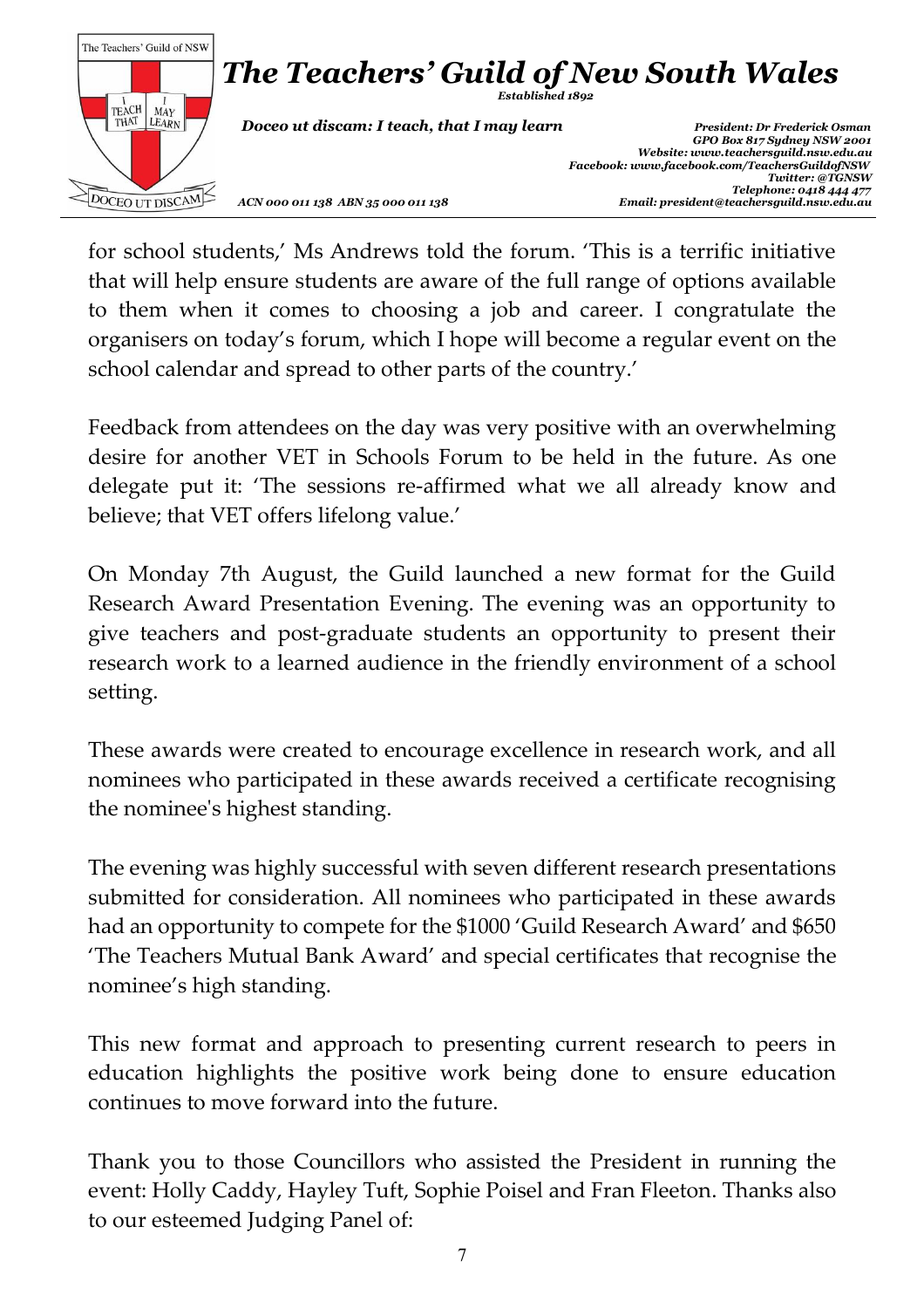

Professor Andrew Martin (Chair) University of New South Wales John Kennedy Illawarra Grammar School

Rick Stevens Teachers' Guild of New South Wales Sharrda Shah Transform Education, Founder and CEO

The quality of the presentations was outstanding and the panel had a long and difficult task in judging the different and varied presentations because of the broad content and diversity of the subject matter. The final outcome of the Panel's deliberations was:

**Guild Research Award Winner (\$1000)**: Lisa Allum from Queenwood School for Girls won first place, taking the Guild Research Award for her research on 'How does self-reflection aid in the development of self-efficacy in gifted mathematics students?'

**The Teachers Mutual Bank Award (\$650)**: Katherin Cartwright from The University of Sydney for her research which investigated 'Exploring primary teachers' conceptions of mathematics fluency: Are we speaking the same language?'.

Each recipient received a framed Certificate at the Awards Dinner.

The 2017 Research Awards have been benefited from generous sponsorship by the Teachers Mutual Bank.

Our Annual Dinner celebrated its 125 years Anniversary was attended by more than 70 guests, and saw the Guild's suite of prestigious awards presented. Each year, the Awards are given in honour of an educator of great standing, who also has a Teachers' Guild Connection. This year we were delighted to honour Mr Phillip James Heath who has been actively involved in education for many years as a teacher, administrator and now as Headmaster at Barker College. The Awards also thanked Mr Jihad Dib, The Shadow Minister for Education and a former teacher and principal himself for making time in his busy schedule to attend and help to present awards to some outstanding educators.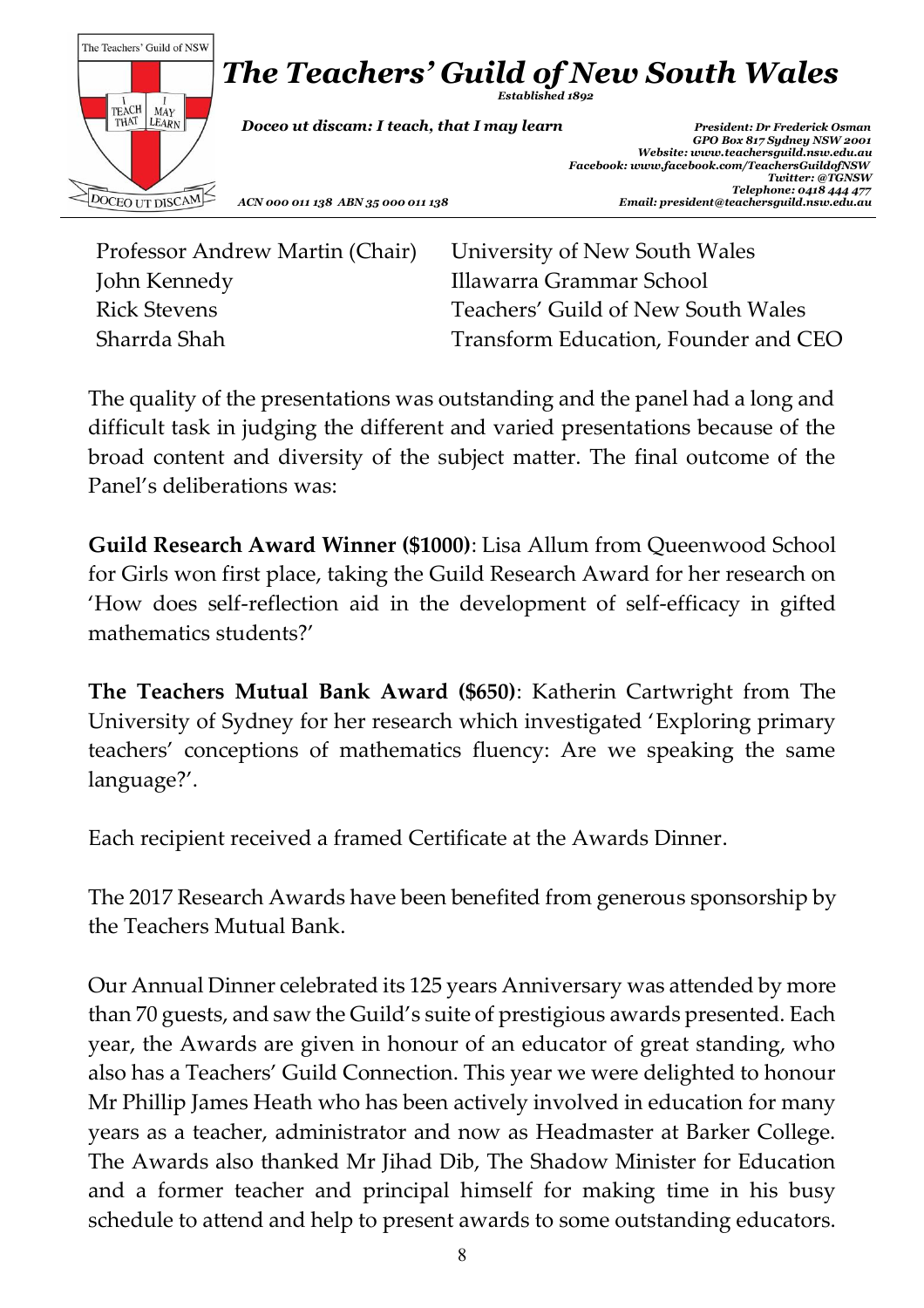

Our members and awardees on the night were distributed with the  $125<sup>th</sup>$ Anniversary Guild pins to celebrate this milestone and always uphold the motto *I Teach That I May Learn*.

It has been a delight to see the ongoing development of the Guild, recognising the impact it is having on the teaching profession, and acknowledging the reinforcement and encouragement it is providing through the Awards for some truly outstanding contributions for Beginning Teachers and Research Awards. Congratulations to all award recipients!

#### **Awardees for 2017:**

**Award for Teachers in their Early Years of Teaching Primary School Division Winner:** Lauren Barlow, Northholm Grammar School

**Highly Commended Award:** Gemma Glynn, Barker College **Award for Teachers in their Early Years of Teaching Senior School Division Winner:** Kaliopi Korkidas, St Vincent's College

### **Highly Commended Awards:**

Dr Matthew Hill, Barker College Robert Magner, Loreto Kirribilli Simon Thompson, Barker College

**The Guild Scholarship Winner:** Eliza Little, The University of Sydney

**Highly Commended Award:** Manavi Jain, The University of Sydney

**The Research Award Winner:** Lisa Allum, Queenwood School for Girls

**The Teachers Mutual Bank Award:** Katherin Cartwright, The University of Sydney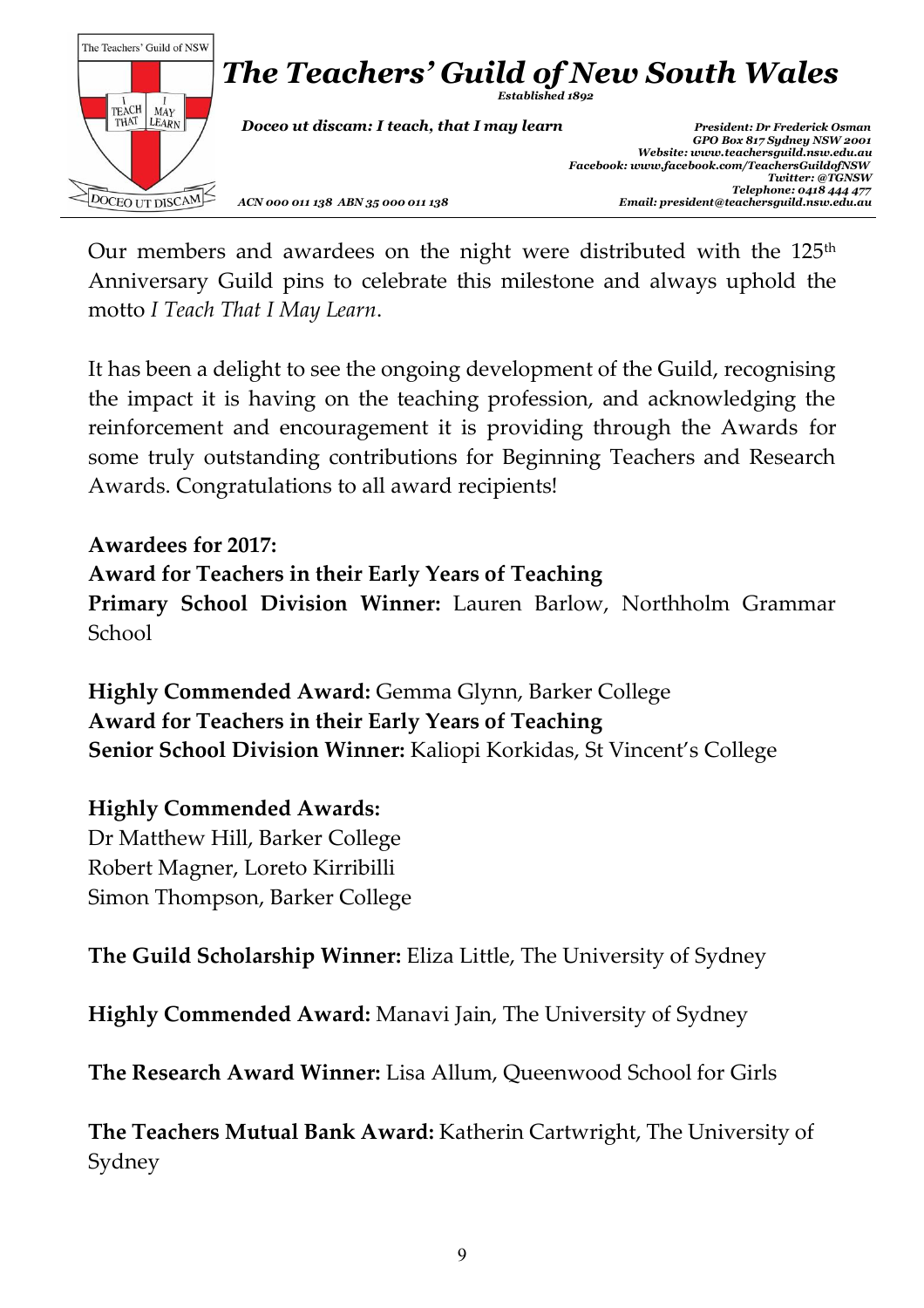

# **Highly Commended Awards:**

Wendy Saeme Lee, The University of Sydney Christine Mae, The University of Sydney

#### **Commended Awards:**

Claire Golledge, The University of Sydney Lisa Hobden, The University of Technology Sydney Lauren Knussen, The University of Technology Sydney

Prior to the Awards evening, a record number of applications for each of the awards presented had been thoroughly screened and interviews had been undertaken to determine the awardees. I wish to express my sincere thanks on behalf of the Teachers' Guild to all the people who generously gave of their time to ensure these processes were undertaken. Thanks to the members of the Committee who offered to chair the two panels – Sophie Poisel (Primary) and Noelene Callaghan (Secondary). The Guild also thanks Helen Hughes, Rick Stevens, Holly Caddy, Tom Mae and Frances Fleeton who helped on panels and by interviewing the candidates.

The Guild takes pride in its ability to acknowledge the skills these early teachers have developed and wishes them every success in the future. We also acknowledge the support that is offered to these teachers by their family, friends and colleagues, many of whom attended the Annual Dinner. The Guild must also acknowledge Mr Milton Cujes, recently retired Headmaster of Trinity Grammar School, for his ongoing generosity and willingness to provide Trinity Grammar School for many of the Guild's programs during the year. This is greatly appreciated.

The Honorary Fellowship (HFTGN) awards continue to increase our Membership profile amongst key educationalists. We congratulate the following members in being awarded Honorary Fellowship in 2017

| Mr Alexander Wharton | Northern Beaches Christian School |
|----------------------|-----------------------------------|
| Ms Denise Archie     | <b>Director Coaching College</b>  |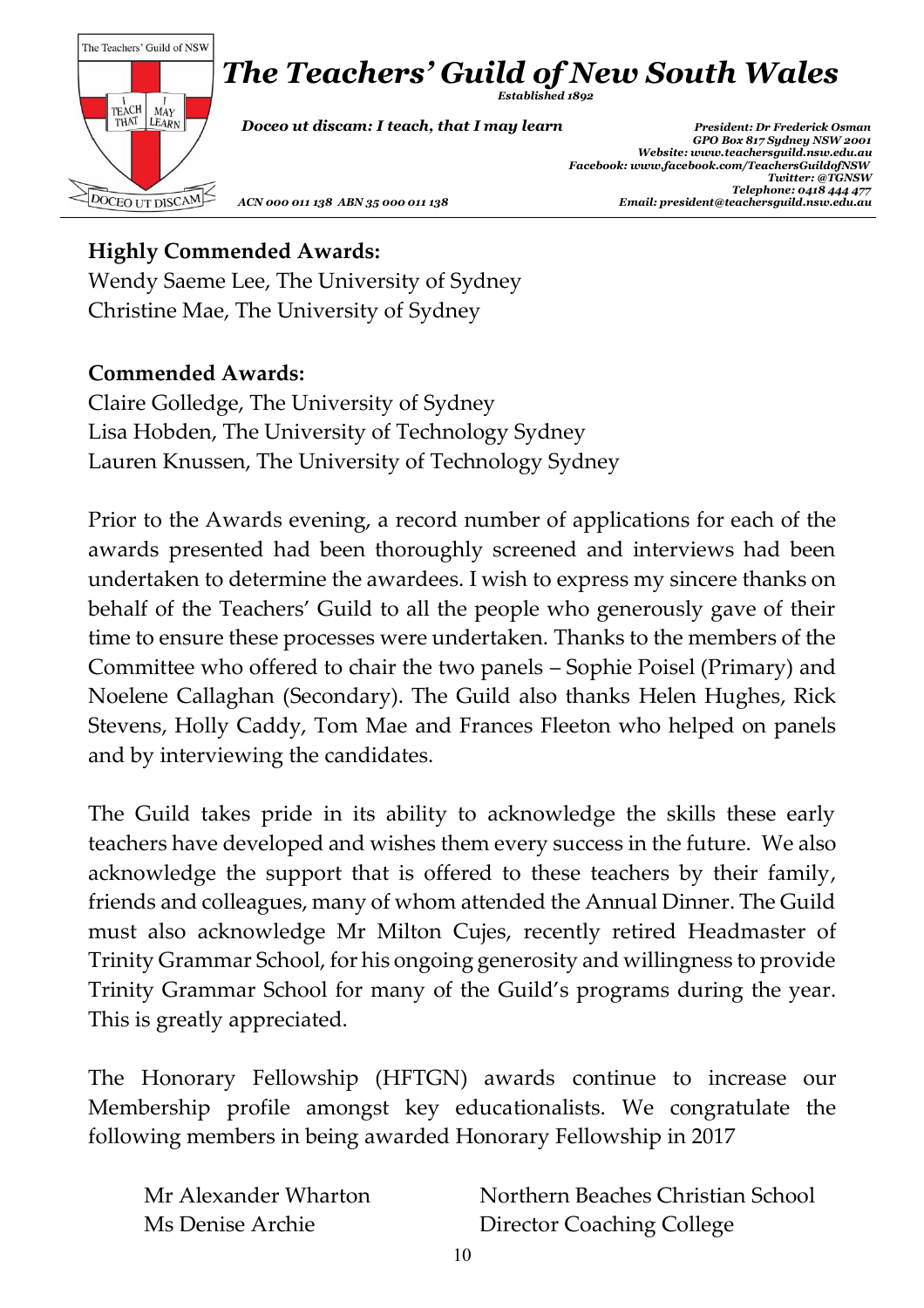

Mr Phillip James Barker College Mrs Joy Adele Lockman William Clarke College

Mr David Van Tol Trinity Grammar School Mr William Wallace Lakes Grammar Anglican School

The Council had pleasure in presenting Life Membership (FTGN) of the Teachers' Guild of New South Wales to Mr Peter Green who had extensive, long-term involvement in the Teachers' Guild of New South Wales.

Peter Green has served with honesty and discernment on the Council since he first joined in 2002, when he was elected as Vice President. From 2003 until 2017, he has remained a Guild Councillor and has contributed to several professional development events undertaken by the Guild. Mr Green has always sought to provide professional development opportunities to educators at all levels of their development and to expand the Guild's presence within Independent schools. He is an imaginative and knowledgeable member of our Council and the Guild has benefitted greatly from his support and willingness to contribute over the last 15 years. Peter Green is awarded with Life Membership.

On Monday 6th November, The Teachers' Guild of New South Wales held its *2017 World Teachers Celebration* at the beautiful venue of the Pennant Hills Golf Club.

World Teachers Day is an opportunity to publically acknowledge the work of all teachers. These awards recognise the outstanding professional contribution to education made by teachers. On this important occasion we celebrate and acknowledge the achievements of our teachers in an increasingly complex, multicultural and technological society.

The Teachers' Guild of New South Wales greatly admires the commitment of teachers enhancing their professional knowledge, improving teaching practice, in engaging with their students, and in their ongoing relationships with the wider community.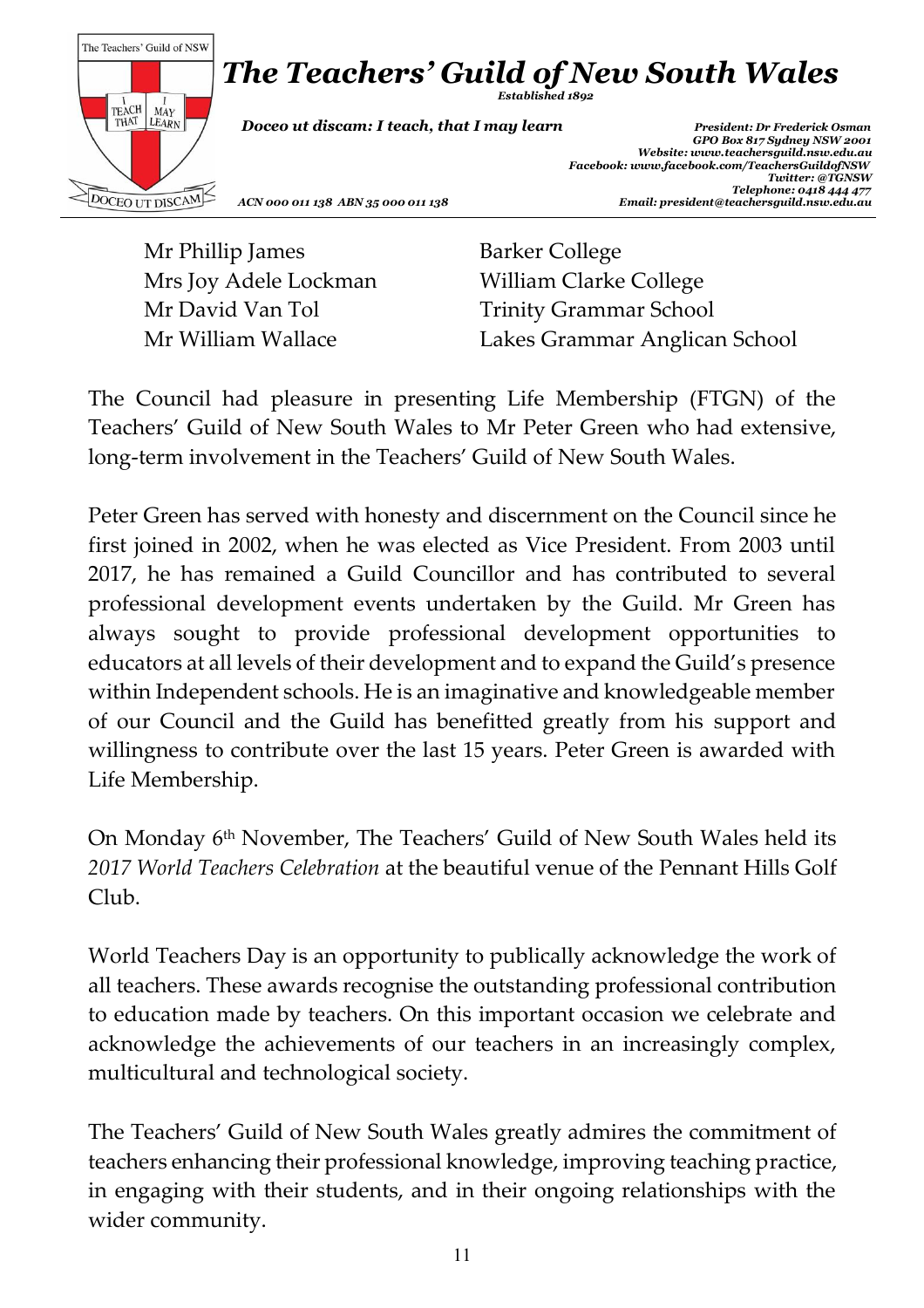

On behalf of the Teachers Guild of New South Wales, I would like to congratulate you on your contribution to an informed and cohesive society and wish you every success and fulfilment for the future.

More than 90 guests gathered to celebrate the presentation of this year's awards that included hearing from our distinguished guest **Dr Ken Silburn, Head Teacher of Science at Casula High School and Coordinator and founder of the iSTEM (Invigorating Science Technology Engineering and Mathematics** – sharing his story from being an ex-student of Punchbowl Boys High to becoming a Global Teacher Ambassador.

Congratulations to all award recipients who were presented with their **2017 World Teachers' Recognition Award Citations** and who have made a wonderful contribution to their school in advancing the education profession.

### **World Teachers' Recognition Recipients**

Adele Lockman - William Clarke College Alexander Wharton - Northern Beaches Christian School Alexandra Wood - Trinity Grammar School Andrea Harries - Lakes Grammar - An Anglican School Brett Kriedemann - Shore School Carmelo Aragone - Shore School Diane Gourlas - TAFE Elisa LeRay - Lakes Grammar - An Anglican School Emily Grant - Catherine McAuley Westmead Emily Gray - St. Patrick's Marist College, Dundas Emma Smith - Lakes Grammar - An Anglican School Greg Asquith - Lakes Grammar - An Anglican School Ian Garrett - Macarthur Anglican School Jenny Greig - Merrylands East Public School Jennifer Noble - Merrylands East Public School Katharyn Reid - St Catherine's School Katie Brett - Trinity Grammar School Leah Brown - Patrician Brothers' College Fairfield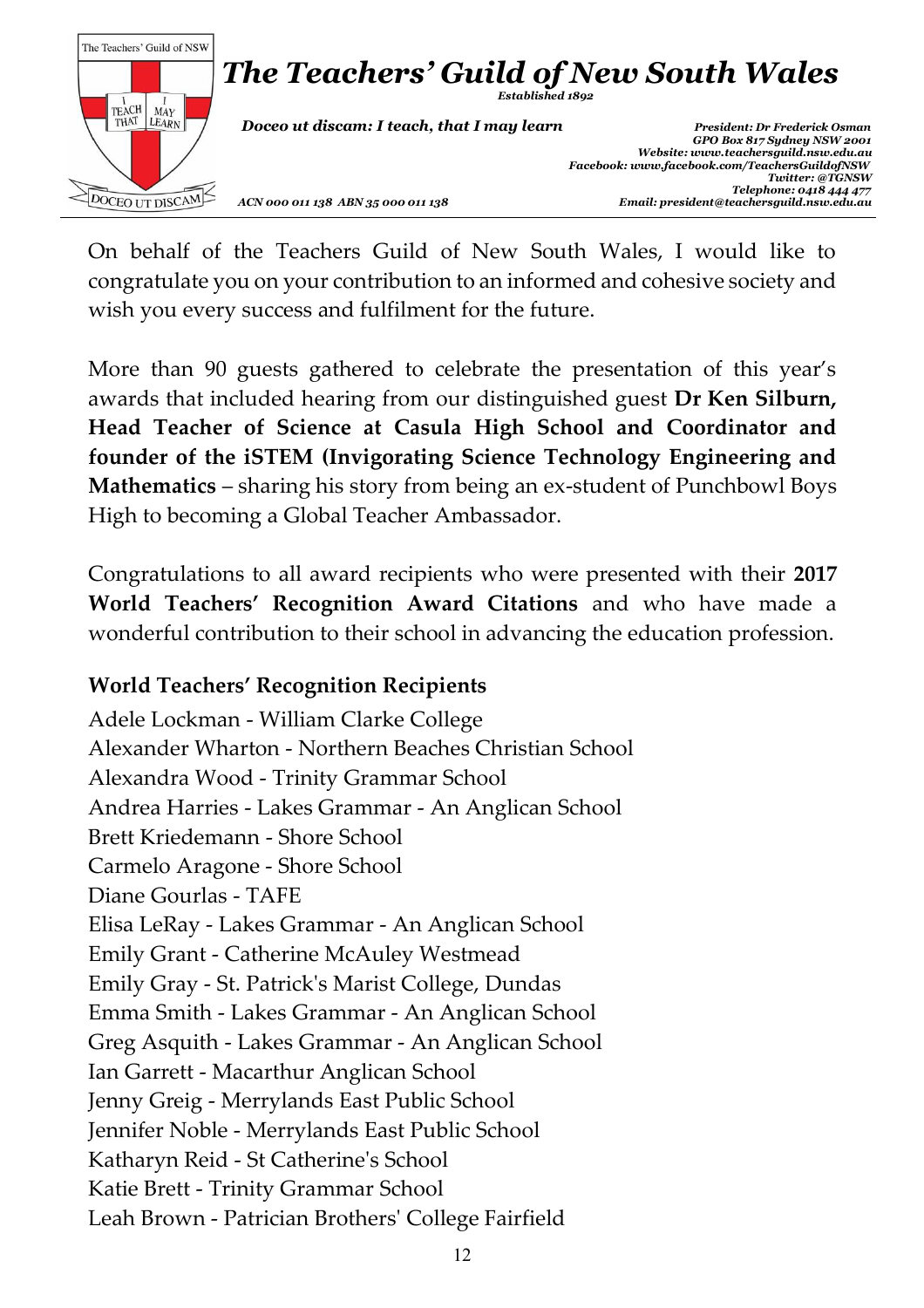

 *Telephone: 0418 444 477 ACN 000 011 138 ABN 35 000 011 138 Email: president@teachersguild.nsw.edu.au*

Leonie Black - John Purchase Public School Linda Batman - Connells Point Public School Linda Hogan - Norwest Christian College Lisa Gossling - Trinity Grammar School Louise Pinkstone - Kambala Lucy Birts - St Andrew's Cathedral School Luke Bartolo - Glenmore Park High School Margaret Rees - Trinity Grammar School Mark Oakley - Trinity Grammar School Matilda Baxter - MLC School Burwood Maxine Whelan - Trinity Grammar School Natalie Walker - St James Catholic Primary School Nathan Bessant - Northern Beaches Christian School Rose Garofano - Oakhill College Sarah Tor - Macarthur Anglican School Sophie Poisel - Emanuel School William Bourke - Patrician Brothers' College Fairfield

DOCEO UT DISCAM

We finished the year with an exceptional visit to learn about the educational programs available from the Art Gallery of New South Wales. Participants were entertained by the evening workshop of the Rembrandt and the Dutch golden age: masterpieces from the Rijksmuseum in providing new opportunities of teaching and learning outside the classroom.

As the year drew to a close, the final function was our annual **Christmas Celebration**, held on Sunday 10 December at the Sheraton on the Park. All Councillors were invited to celebrate another successful year with good food and excellent company. A gift was presented to both Mr and Mrs Cujes at the Christmas Celebration as a small token of the Guild's appreciation and loyal support for so many years in allowing Trinity Grammar School to host our functions.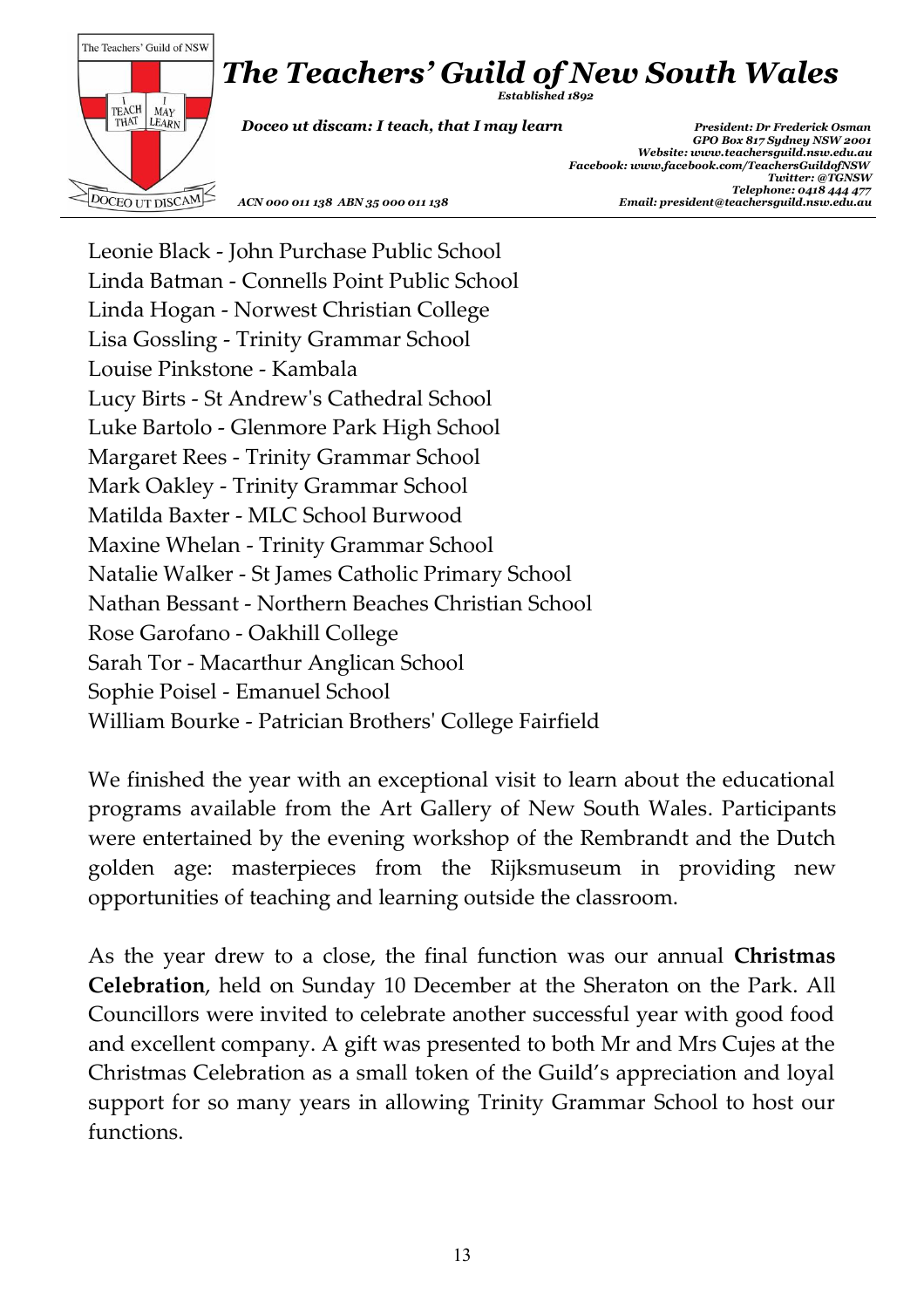

# **THE AUSTRALIAN TEACHER – THE NEWSLETTER OF THE TEACHERS' GUILD OF NEW SOUTH WALES**

This year, The Australian Teacher Newsletter released two issues to members in June and November. My special thanks are extended to Ms Hayley Tuft who has worked diligently to modify and prepare material for these publications. The content of the newsletters would form a basis for the forthcoming issue of *The Proceedings*.

I would also like to acknowledge the efforts of Mrs Frances Fleeton and Ms Sophie Poisel who have spent time proof reading the documents for the two issues.

## **GUILD ARCHIVE**

It is appropriate to acknowledge and thank Mr Rick Stevens and Mr Tom Mae who have undertaken the role of collating much information to bring the Guild Archive up to date. Mr Mae, with the assistance of Mr Stevens, has produced an updated summary document of key office bearers and roles within the long history of the Guild and this is now available to view on our website.

I would like to sincerely thank Mr Stevens by writing an excellent article in celebration of our '125th Anniversary - Where are we now with the Teachers' Guild of New South Wales'.

The article was used as advocacy on our website and emailed to all Guild and Members of the Public on what the Guild stands for with its mission *Doceo ut discam: I teach, that I may learn*, as an expression of commitment to continued professional learning.

#### **WEBSITE REVIEW**

Ms Noelene Callaghan has continued to work tirelessly to steadily review and update our new website throughout the year, seeking advice from other Councillors. The new look and easier access to sections is now available for our members and other interested educationalists. I wish to personally thank Ms Callaghan for this work and the expertise that she has shown in redeveloping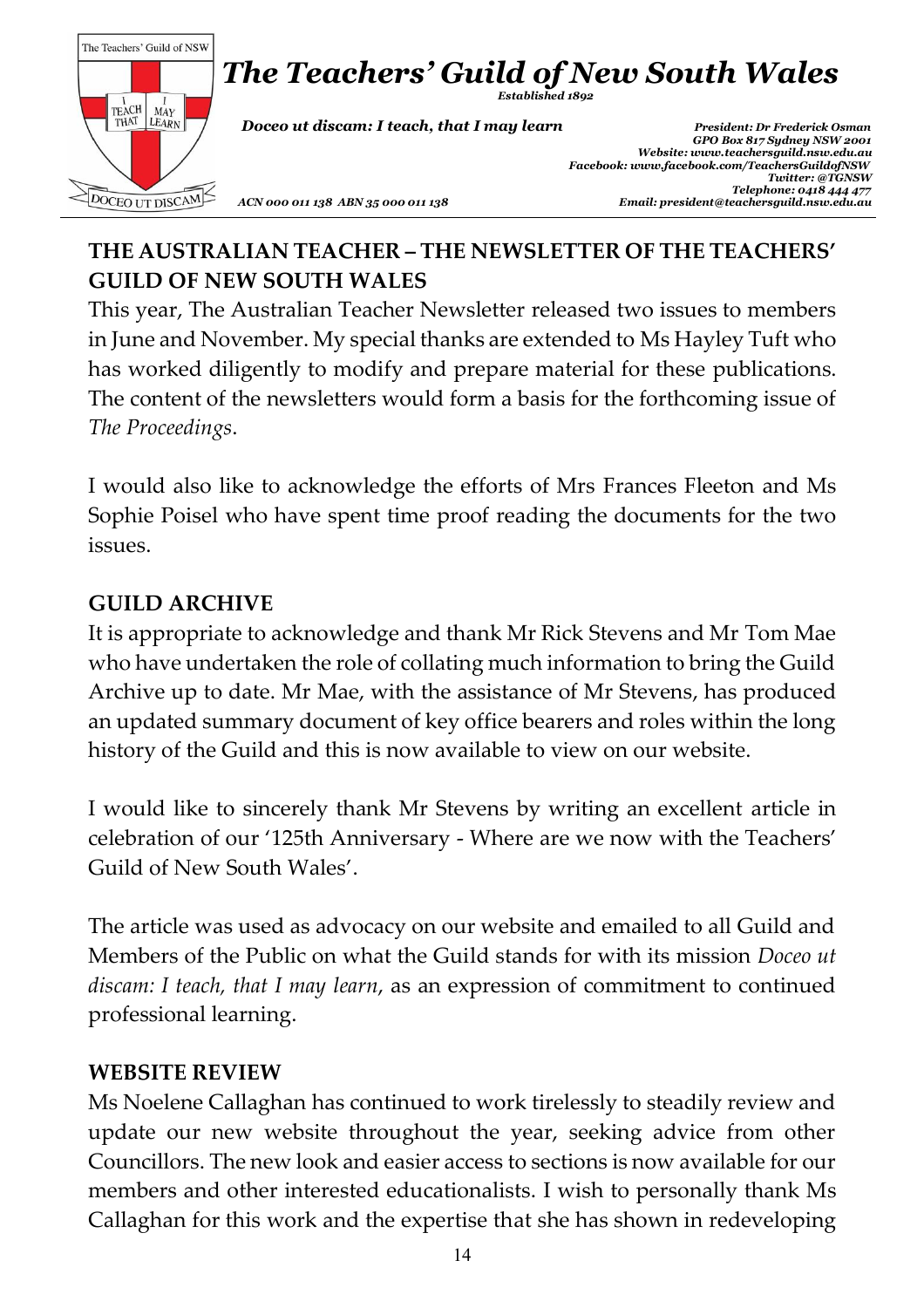

our website and for her continued support of this vital level of communication for the Guild.

The Guild's presence on social media sites – LinkedIn, Twitter and Facebook has had a steady increase throughout the year, with a strong following on LinkedIn, in particular. These forums remain vital avenue for our members to keep in touch with our events, as well as providing a network by which educational comment can be made on current issues. The Council needs to thank Ms Callaghan and Mr Wharton for the outstanding work in coordinating the new Guild Website / Marketing and Style Guide to unify all Guild publications, including a QR code, LinkedIn, Facebook and Twitter presence for the Guild. It is hoped that these avenues for the Guild to extend its network, will attract younger members and make communications easier, more efficient and uphold the value of the Guild for long time into the future.

### **NEW VENTURES**

This year we continued to develop a Sub-Committee structure to enable small working parties to work towards a number of the Guild's activities. The aim of this initiative was to mentor newer Councillors in the tasks to be undertaken and ultimately involve more Councillors in the work of the Guild.

I would like to thank the Convenors – Mrs Callaghan and Mr Wharton (Publications/Website/Marketing), Mrs Caddy (Guild Educators Network), Ms Tuft (Proceedings and The Australian Teacher Newsletter Editor) and Mrs Fleeton (Awards).

I would like to thank Mr Tom Mae in coordinating our NESA - Maintenance of Accreditation submission compliance requirements as we have now received good news about our approved status as an endorsed provider.

To enable printing and mail out costs to be budgeted and to guarantee good quality publications, the Guild engaged the services of Snap Printing at Burwood. This has enabled our printing and mail out of various materials to have a professional look at a reasonable cost. I can also confirm an exciting